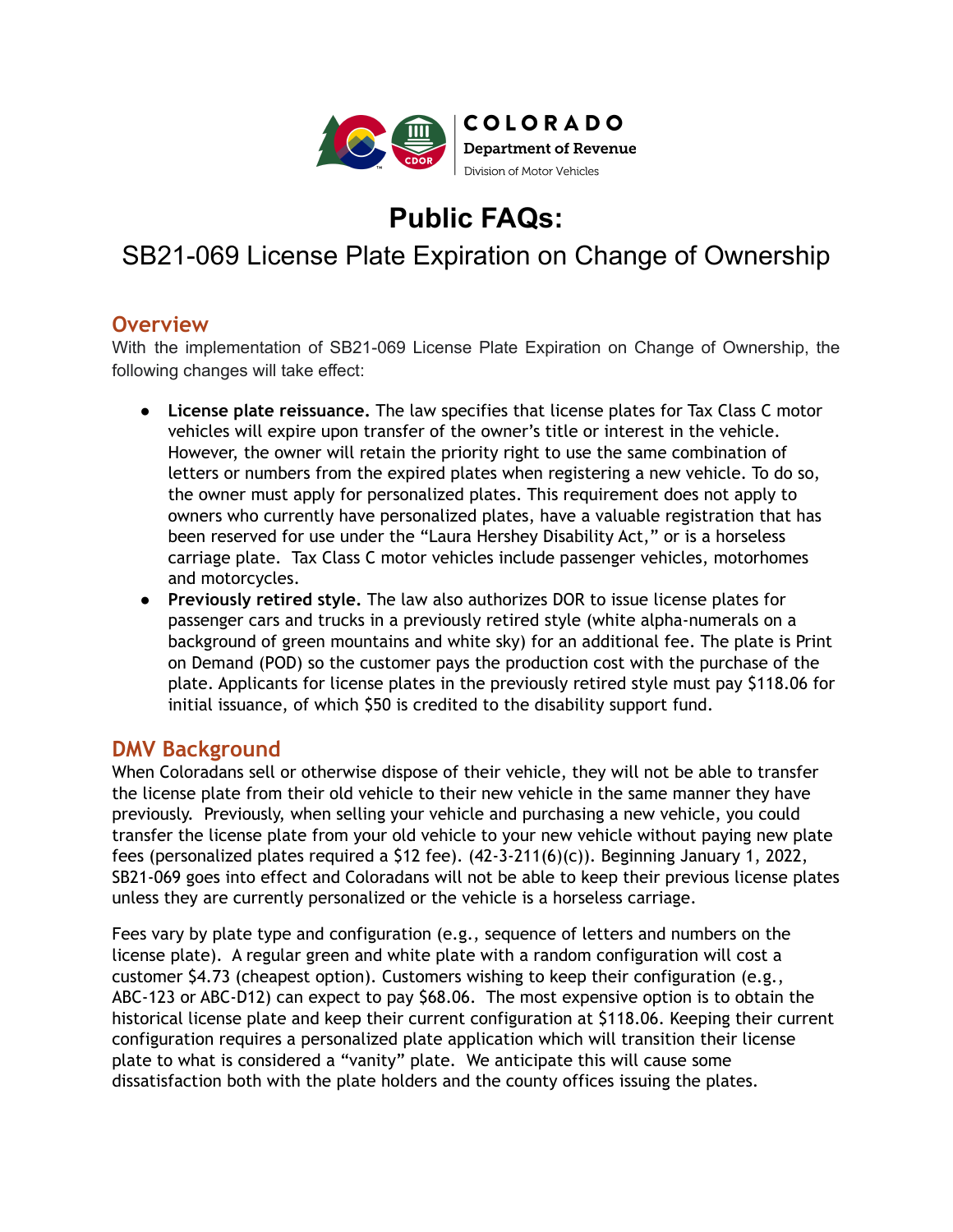## **Frequently Asked Questions**

- **● I want to transfer my current license plate to a vehicle I will buy soon. Can I do this?**
	- Yes, you can keep your current plate configuration. You will need a personalized plate application.
- **● How much will it cost to keep my current license plate?**
	- Fees will vary depending on what type of plate you have. Coloradans wishing to keep their current license plate configuration will need to pay \$68.06. The most expensive fee is \$118.06 and is for Coloradans wishing to obtain a historical plate and its current configuration.
- **● I don't want to keep my current license plate configuration. How much will it cost for a regular green and white plate with a random configuration?**
	- That is the most inexpensive option and costs \$4.73
- **● Why the change?**
	- It is due to the License Plate Expiration On Change Of Ownership Act of 2021, which aims to make Colorado highways and byways safer for all motorists and first responders.

#### **● How exactly will it help?**

○ Colorado lawmakers took action to improve safety for first responders while also creating a way to fight congestion. The new law establishes a license plate reissue program that enhances public safety by registered vehicles in Colorado having a serviceable license plate that is reflective and visible in low-light environments.

On average, license plates lose 50% of their reflectivity within 5 to 10 years of use and the average age of motor vehicles in Colorado is 6 years.

- **Will I lose any remaining credit for registration fees and taxes?**
	- $\circ$  No, only the license plate is required to be replaced. Any credit of registration fees and taxes can be transferred at the county motor vehicle office and used on the new vehicle
- **I want to transfer my current plate from one of my vehicles to another vehicle I own. Can I do that?**
	- You can keep your current plate configuration if you applied for a personalized plate for that vehicle. You can not just transfer it to the other vehicle.